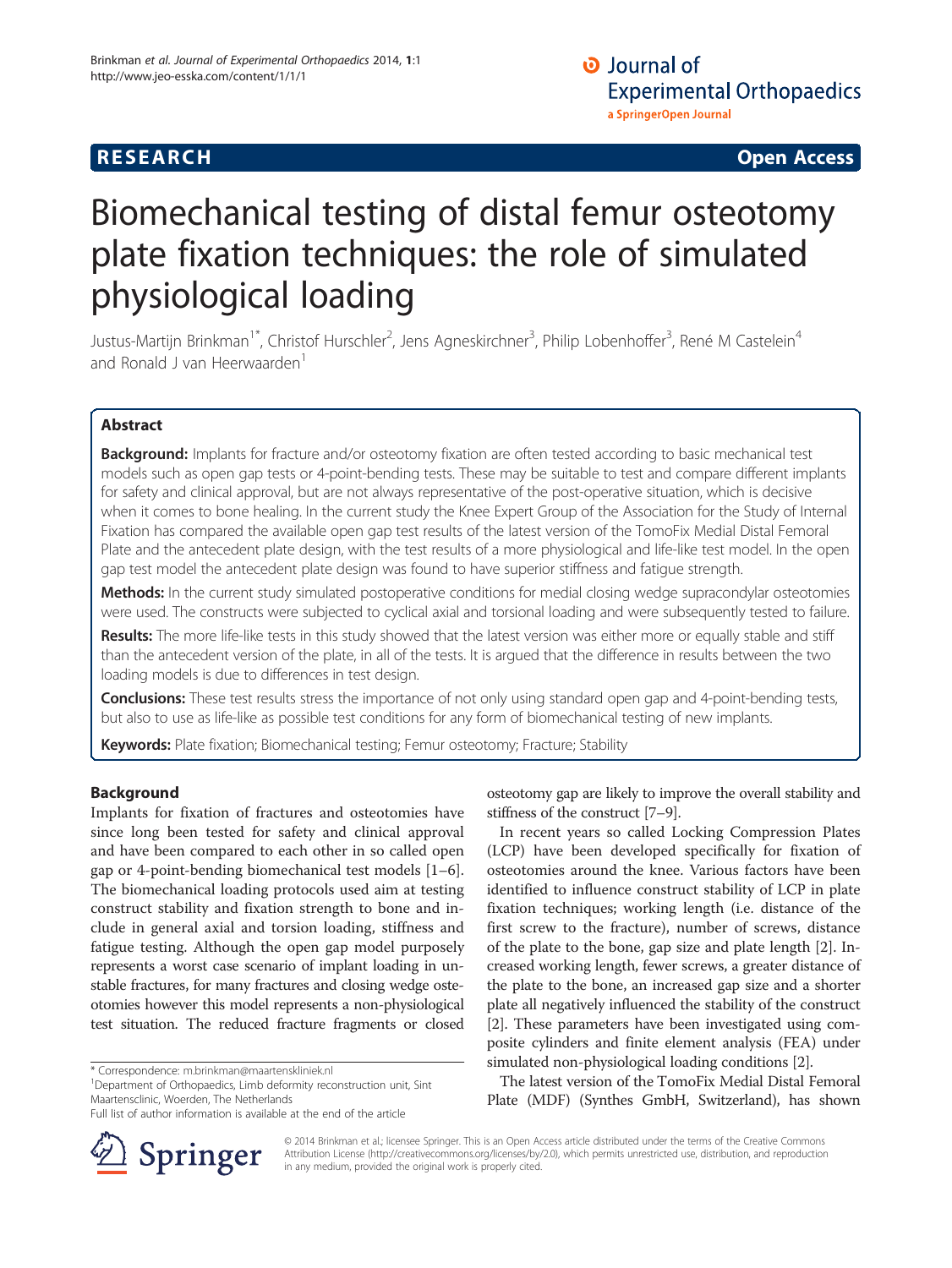equal static strength but inferior stiffness and fatigue strength when compared to the antecedent plate design under these non-physiological testing conditions (Figure 1A and B), performed in house by the plates manufacturer.

These results were evaluated by a group of osteotomy experts involved in the development of plates for fixation of osteotomies around the knee; the Knee Expert Group (KNEG) of the Association for the Study of Internal Fixation (AO/ASIF). They questioned the validity and the clinical relevance of the open gap model in the testing of closing wedge osteotomy techniques. It was argued that open gap and 4-point-bending tests, while being necessary from a safety standpoint, test the material and design properties of the implant, but are not a representation of the stability of the whole construct, once it is implanted in the patient.

A validated biomechanical testing model with life-like simulated loading conditions has been previously used to compare the construct stability of different types of plate fixation techniques for distal femur osteotomies, one of which was the antecedent version of the MDF plate [7,8]. The new design MDF plate has a different shape than its predecessor; it has a more anatomical pre-formed shape resulting in an improved fit to the distal femur which reduces the distance of the plate to the bone, subsequently reducing leverage forces resulting on the plate (Figure 2). It has an optimized screw-hole orientation, providing a better fit for the screws in the femur. It has also been made slightly shorter and slimmer in favor of reduced prominence, while the thickness of both plates is the same.

In this study both designs were tested under axial and torsion loads in a material testing machine (MTS) in a composite replicate femur model, under simulated physiological loading conditions. The composite bone model provided reproducible bone properties and avoided the availability problems and variability associated with cadaver specimens. The mechanical properties of these bones have been validated [10]. The study hypothesis was that, in contrast to the open gap model test results, there is no difference in stability and stiffness between the two designs using a simulated physiologic post-operative test model for comparison.

## **Methods**

The same test protocol as has been previously used by Brinkman et al. was used in the current study [7,8]. Fourteen femurs in total were available; 7 for each plate type ('NEW', anatomical MDF plate and 'OLD', antecedent MDF plate, Table 1). Bi-plane closing wedge distal femur osteotomies were performed, and the plates implanted according to standard surgical technique [11]. All femurs were aligned in a standardized way using an alignment jig and a femur saw guide (Balansys, Mathys Medical, Bettlach, Swiss), the closing wedge osteotomy was directed 20° oblique to the distal femur condylar line, a wedge of 10° was removed. The bone deformation needed for the closing of the wedge and the implant fixation were performed without producing a fracture in the opposite bone bridge. The femur head and trochanter and the distal femur end were thereafter embedded in a polyurethane-based cold-curing resin (Ureol FC 53,



tested over 2500000 cycles (vertical line = end point of test runs), 2 of 5 antecedent MDF plate design plates (triangle symbol) and 5 of 5 anatomical MDF plate design plates (diamond symbol) failed before reaching the tests end at the various loading levels used (300, 350 and 400 N, antecedent MDF plate and 350,375 and 400 N, anatomical MDF plate plate). Trend lines for both are also shown (bottom line = anatomical MDF plate, top line = antecedent MDF plate)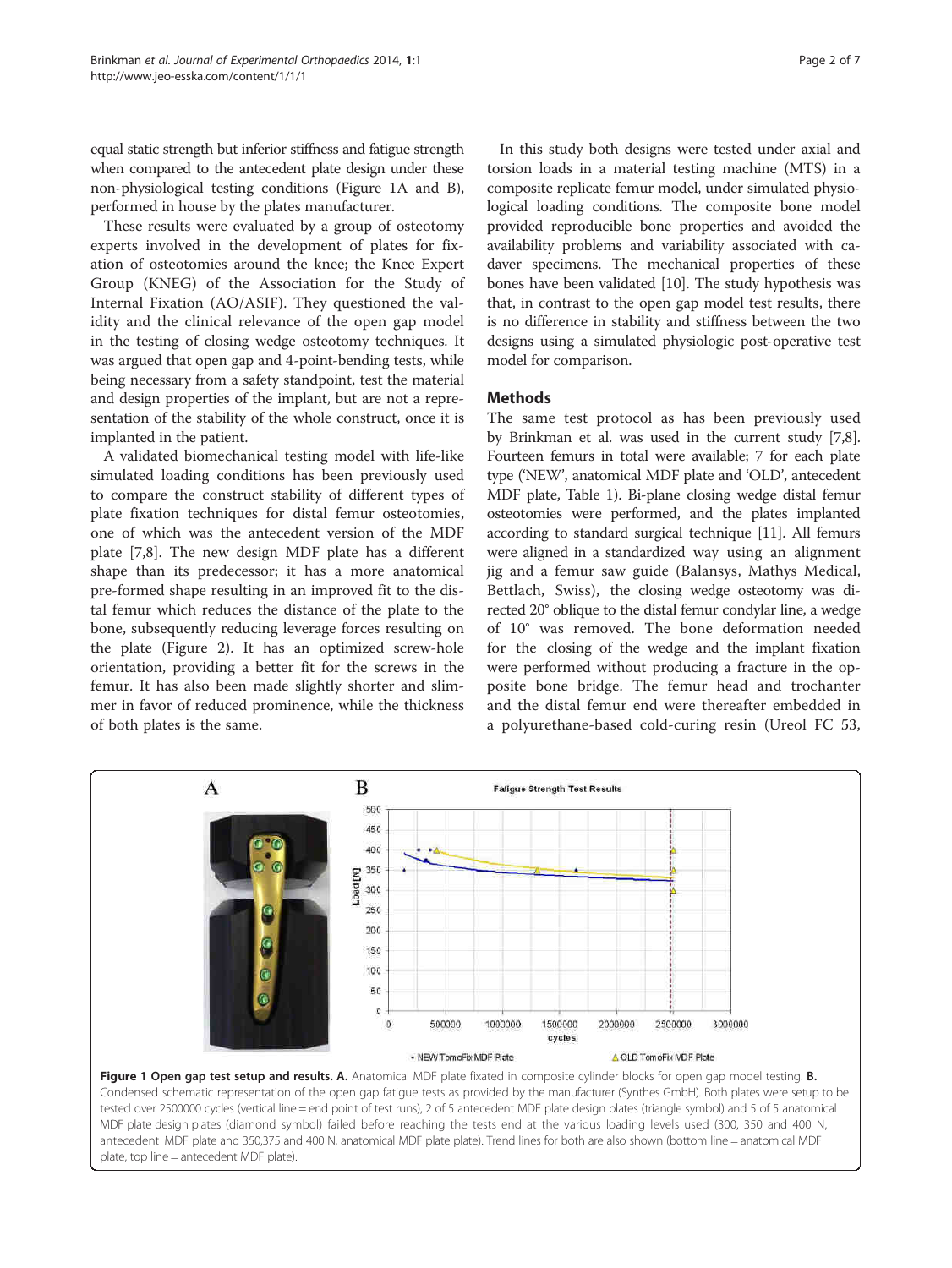

Figure 2 Both the anatomical MDF plate, left, and the antecedent MDF plate, right. The anatomical MDF plate has an optimized shape, to better fit the distal femur; it has improved screw-hole directions, and is shorter and slimmer, but equally thick.

Vantico GmbH, Wehr, Germany) in a specially constructed fixture; the fixture allowed for mounting of the femur in a materials testing machine (MTS) (Mini Bionix, MTS Systems Corporation, Eden Prairie, MN, USA) (Figure 3). The fixture was designed in such a way that the axis of loading of the replicate femur in the MTS was through the centre of the femur head proximal and through a point 18-mm medial from the mid-condylar distance, creating a mechanical femur axis of 2°; reproducing loading in the normally aligned human knee after a supra-condylar femur osteotomy (SCO) for valgus osteoarthritis.

#### **Measuring system**

The principles of rigid body motion were used to measure (micro) motion across the SCO. Reference point pairs, relative to which motion was measured, were defined on the replicate femur both proximal and distal to the osteotomy gap; two points across the midpoint of the intact cortical bone bridge, two points midway across the osteotomy and two points just posterior of the plate on the femur. Motion (displacement) of the diaphysis of the femur proximal to the osteotomy was measured relative to the femur condyles distal to the osteotomy using an ultrasound 3D motion-analysis system (CMS20S, Zebris Medizintechnik, GmbH, Isny, Germany). This system is based on the travel time measurement of ultrasonic pulses that are emitted by miniature speakers on a marker-triplet to microphones on a second marker-quartet (Figure 2). It has been previously used by Brinkman et al. in biomechanical testing of various osteotomy techniques  $[7,8]$ .

#### Loading protocol

The replicate femurs were subjected to axial and torsional loading protocols designed to simulate physiological loading (Table 1). Cyclical axial loading was performed at two loading levels (150 and 800 N) on all femurs, during 100 cycles for each load at a rate of 0.5 Hz. Cyclical torsional loading was thereafter performed in all femurs. Internal rotation around the Z-axis with a cyclical moment loading of 5 Nm at a rate of 0.25 Hz was applied during 100 cycles, with an increasing axial pre-load (Table 1). The different axial preloads were used to simulate no, partial and full weight bearing.

Four femurs were subsequently tested to failure under axial compression, with displacement control at a rate of 0.1 mm per second. Failure was defined by a drop of actuator loading, either because of failure of the bone, bone-implant construct, or of the implant itself. Three femurs were tested to failure under torsion, with displacement control at a rate of 0.25° per second. Criteria for failure were the same as used for the axial loading failure tests.

## Data analysis

The displacement data recorded was computed using a custom-written program in Mathematica (version 5.0, Wolfram research, Inc, Champaign, IL, USA); the change in position and the angle of rotation around all axes for each measuring point and the change in absolute distance between the measuring points was calculated. Displacement at the SCO was calculated using the change in the (absolute) distance between the measuring points per loading cycle. The amount of motion that occurs at the

#### Table 1 Overview of the configurations and test protocols

| Table I wrettlen of the collingerations and test protocols |              |                                     |       |                                                |       |       |  |  |
|------------------------------------------------------------|--------------|-------------------------------------|-------|------------------------------------------------|-------|-------|--|--|
|                                                            | Implant type | Axial loading<br><b>Axial loads</b> |       | <b>Torsional loading</b>                       |       |       |  |  |
|                                                            |              |                                     |       | <b>5NM torsion load</b><br>With axial pre load |       |       |  |  |
|                                                            |              |                                     |       |                                                |       |       |  |  |
| Total no                                                   | Test runs    |                                     |       |                                                | 4     |       |  |  |
| Femurs                                                     |              | 150 N                               | 800 N | 0 N                                            | 150 N | 800 N |  |  |
| 7                                                          | MDF OLD      | 100                                 | 100   | 100                                            | 100   | 100   |  |  |
|                                                            | MDF NEW      | 100                                 | 100   | 100                                            | 100   | 100   |  |  |
| 1 <sub>A</sub>                                             |              |                                     |       |                                                |       |       |  |  |

Overview of the test runs: axial tests at 150 N and 800 N both 100 cycles per test run, torsion tests at 5 Nm, with 0 N, 150 N and 800 N axial pre-load, again 100 cycles per test run. 'MDF NEW' = anatomical MDF plate, 'MDF OLD' = antecedent MDF plate.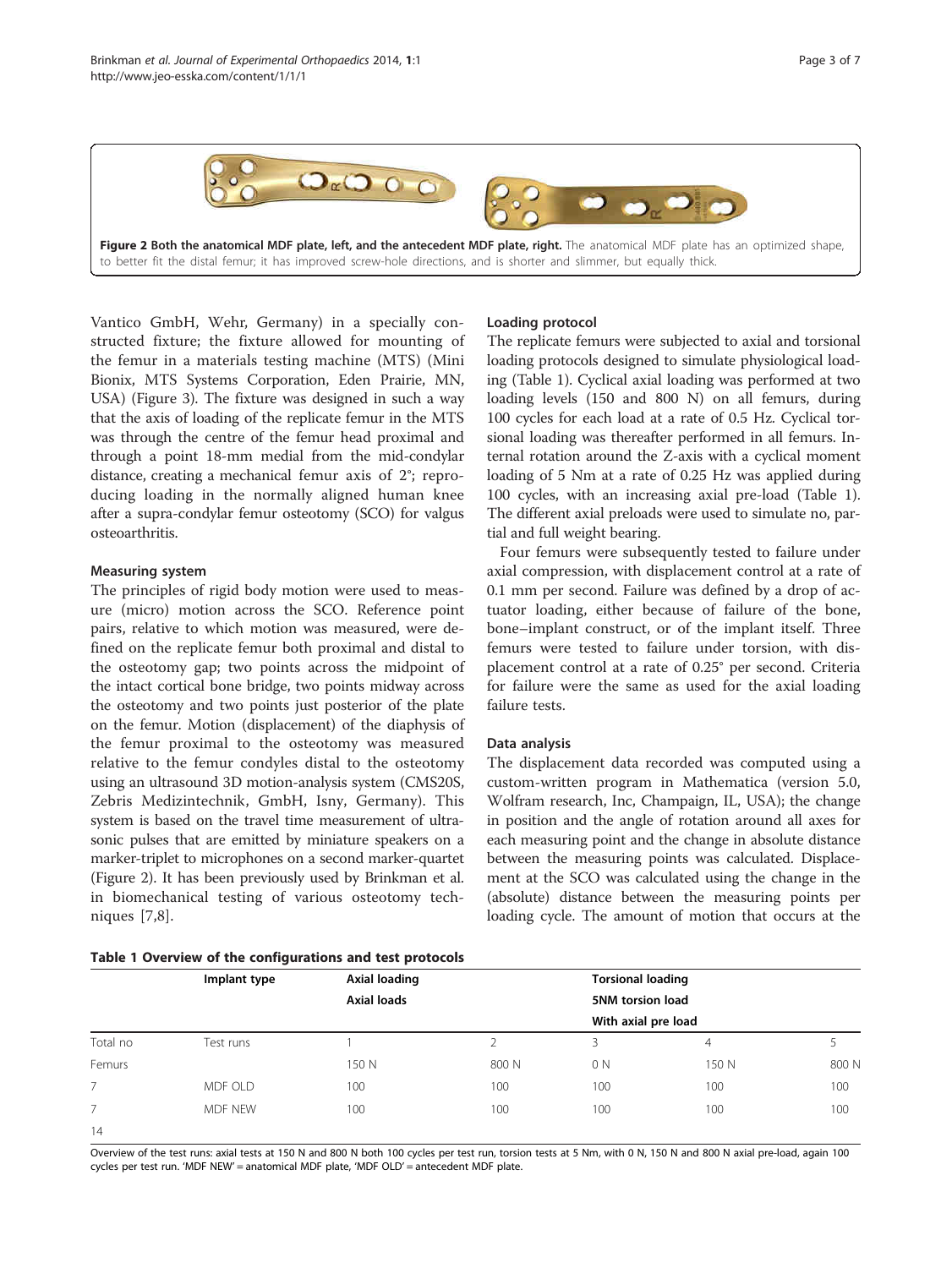

SCO was defined as the difference between the maximum increase and maximum decrease in the distance between measuring points; determined for each cycle and per measuring point. A greater mean difference calculated over 100 cycles and 3 measuring points indicates more motion allowed by the bone-implant construct. Stability was subsequently defined as the amount of motion allowed by the construct. A similar approach was used in the torsional tests. The amount of motion was calculated by determining the amount of rotation around the Z-axis that is allowed by the bone-implant construct during each cycle. Stability in torsion was defined as the amount of rotation allowed by the construct. The stiffness under axial compression of the construct was calculated by plotting displacement at the SCO during the failure test, defined as the average amount of movement on the Z-axis of the 3 previously defined point pairs, against the force data. Stiffness of the bone-implant construct was defined as the slope of the linear portion of the force - deformation curve (i.e. the force required per millimeter of displacement). Stiffness under torsion loading was calculated by plotting the rotation around the Z-axis over time against the moment (Nm) applied by the MTS and defined as Nm required for one degree of rotation.

## **Statistical analysis**

Statistical analysis was performed using SPSS statistical software (Version 11.5, SPSS, Inc, Chicago, IL, USA); the independent sample T-test was used to measure statistical

differences between the motion data that was recorded and subsequently computed for the two configurations, P values < 0.05 were considered significant using a 95% confidence interval (CI95).

## **Results**

## **Axial tests**

No visible damage to bone, bone-implant construct or implant was found in any of the test runs. During each cycle of loading and unloading, a corresponding movement at the osteotomy was observed to occur. At 800 N the anatomical MDF plate allowed statistically significantly less motion than the antecedent MDF plate, at 150 N there was no difference (Table 2).

#### **Torsion tests**

Again no visible damage to bone, bone-implant construct or implant was found in any of the test runs. In the test run with no axial preload the anatomical MDF plate allowed statistically significantly less motion than the antecedent MDF plate; in the other runs there was no difference between the two (Table 2).

### Axial failure tests

Seven failure tests (4 antecedent MDF plate, 3 anatomical MDF plate) resulted in a per-trochanteric femoral neck failure, *i.e.*, failure occurred proximally to the osteotomy in the replicate femurs. In one femur with the anatomical MDF plate a two level femur fracture occurred; a femoral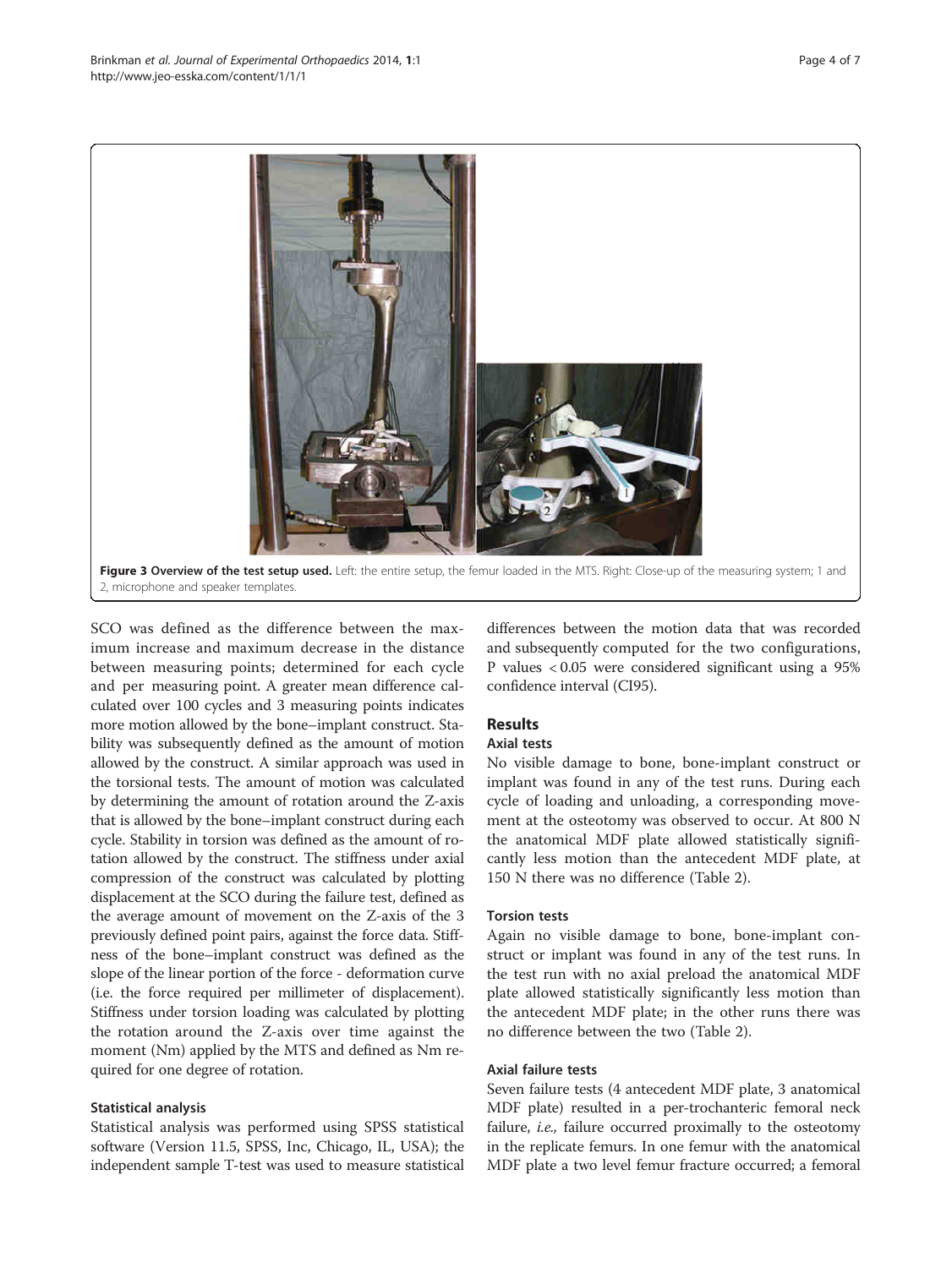Table 2 Axial and torsion test results

|               |       |           | <b>Total runs</b> | Mean     | SD          |
|---------------|-------|-----------|-------------------|----------|-------------|
| Axial tests   | 150 N | NEW plate | 700               | 0.085651 | 0.054997    |
|               |       | OLD plate | 700               | 0.087737 | 0.056193    |
|               | 800 N | NEW plate | 700               | 0.088803 | 0.048292    |
|               |       | OLD plate | 700               | 0.096411 | 0.044069*   |
| Torsion tests | 0 N   | NEW plate | 700               | 0.077263 | 0.022999    |
|               |       | OLD plate | 700               | 0.080334 | $0.025255*$ |
|               | 150 N | NEW plate | 700               | 0.076817 | 0.02146     |
|               |       | OLD plate | 700               | 0.078167 | 0.023       |
|               | 800 N | NFW Plate | 700               | 0.076932 | 0.021548    |
|               |       | OLD plate | 700               | 0.077137 | 0.02275     |

\*Statistically significantly less motion with the anatomical MDF plate design Results for the axial and torsion test runs, movement is in mm for the axial tests and in degrees for the torsion tests. 'NEW plate' = anatomical MDF plate, 'OLD plate' = antecedent MDF plate.

neck fracture as in the other tests, but a femur shaft fracture just proximal to the plate occurred as well. No macroscopically observable failure at the bone-implant interface or of the implant itself was observed in any of the tests. No fractures of the opposing lateral cortex bone-bridge were observed with both plates. During the axial failure tests, the force time course of loading typically demonstrated increasing motion with increasing axial compression load with a sudden drop in load at failure. Calculated stiffness was similar in both plate types (Table 3).

#### **Torsion failure tests**

In the 6 femurs that were tested to failure under torsion loads, different patterns of failure were observed. Two femurs (one anatomical MDF plate, one antecedent MDF plate) did not fail, the test ended because the drive-shaft of the MTS itself came loose, which became apparent by a sudden drop in load on the femur. In those two there was no visible damage to the construct, their calculated stiffness did not differ from the other femurs. In two (again one anatomical MDF plate, one antecedent MDF plate) the test ended because of a fracture at the biplane hinge

|  | Table 3 Axial and torsion failure test results |
|--|------------------------------------------------|
|--|------------------------------------------------|

| Femur                 | <b>NEW axial</b> | <b>OLD</b> | <b>NEW Torsion</b> | <b>OLD</b> |
|-----------------------|------------------|------------|--------------------|------------|
|                       | 4313.10          | 4240.50    | $31.00*$           | 32.10*     |
| $\mathcal{P}$         | 4242.90          | 4193.50    | 33.40              | 37.20      |
| 3                     | 4011.20          | 5002.10    | 29.50              | 26.50      |
| 4                     | 3607.60          | 4084.80    |                    |            |
| Average               | 4043.70          | 4380.23    | 31.30              | 31.93      |
| Significance          | $P = 0.27$       |            | $P = 0.78$         |            |
| $(n < 0.05 - \sin n)$ |                  |            |                    |            |

Results for the axial and torsion failure tests, axial force is in N/mm, torsion force is Nm/°; differences are not statistically significant. \*Femurs in which the drive-shaft of the MTS came loose.

'NEW' = anatomical MDF plate, 'OLD' = antecedent MDF plate.

on the lateral cortex bone-bridge. And in two (one anatomical MDF plate, one antecedent MDF plate) a spiral fracture occurred just proximal of the osteotomy, just anterior of the proximal screw-bone interface. Calculated stiffness again was similar in both plates (Table 3).

#### **Discussion**

The most important finding in this study was that in contrast to the results of the open gap tests, the anatomical MDF plate was not found to be statistically significantly less stable and stiff than the antecedent MDF plate. In two test runs the anatomical MDF plate allowed statistically significantly less motion than the antecedent MDF plate (800 N axial test and the torsion test with no axial pre-load). In all the other tests there was no statistically significant difference between the two. Again as in previous studies the axial failure tests ended because of per-trochanteric femoral neck fractures, not because of failure at the osteotomy<sup>7</sup>. Stiffness in the current tests also was very similar in both plates, with the antecedent MDF plate on average showing a slightly higher stiffness, but not statistically significant. In the torsion failure tests, the failure modes differed somewhat between femurs, but again there was no difference between the two plates. Again the antecedent MDF plate showed a slightly higher stiffness on average, but not statistically significant.

In these tests, as in previous tests by Brinkman et al., the post-operative situation after medial closing wedge SCO was reproduced as "life-like" as possible, with simulated partial and full weight bearing and simulated leg alignment as in patients that undergo SCO [7,8].

In the open gap model which is often used to compare the mechanical strength of osteosynthesis implants, a composite cylinder is cut in half and both ends are fixated with a plate (Figure 1A). That construct is then tested under axial and torsion loads, with motion measured across the gap. As documented by Stoffel et al. gap size and plate length are important factors in the overall stability [2]. It is therefore not unexpected that under these circumstances a shorter and slimmer plate has a lower stiffness and fatigue strength than a plate that is longer and that has an expanded shaft.

Various authors have compared different types of plates and nails, and different types of screw configurations, using sawbones or human cadaver bones, in distal femur and proximal tibia fracture models  $[1,3-6,9]$ . Almost all use some form of gap model; with the gap representing the unstable fracture  $[1,3-6]$ . David et al. used anatomic reduction without fracture gaps in a cadaver study testing a locked nail and an angled blade plate [9]. They stated that direct bony opposition more closely approximates the clinical situation, in which fracture fragments are reduced anatomically before placement of the fixation device. So as a consequence of the fracture reduction in most fractures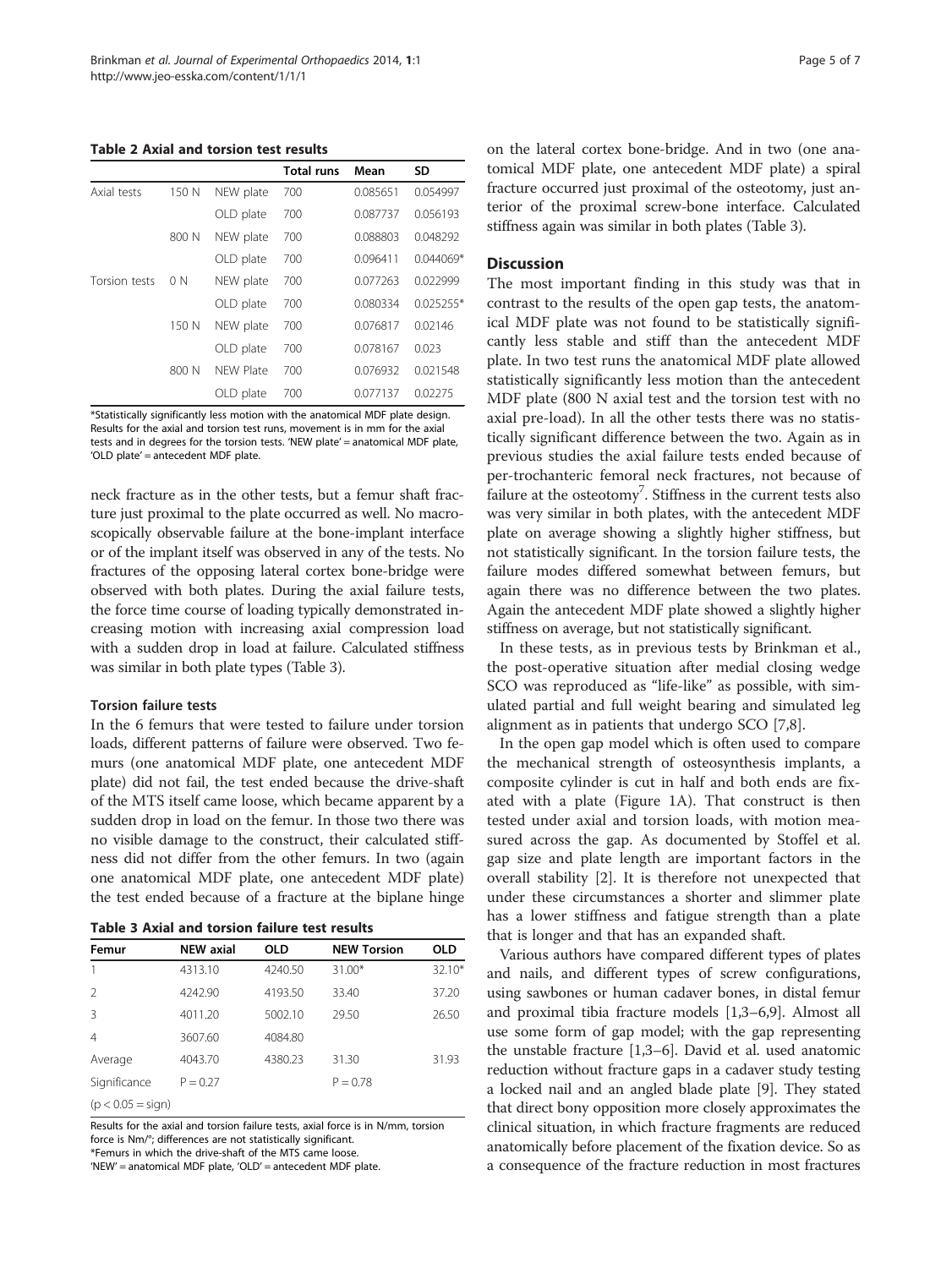stability is likely to be increased, which is not simulated in gap models. Similarly in closing wedge SCO there is no gap, both ends of the osteotomy are rigidly compressed against each other. And because of the controlled nature in which the SCO is created, closed and fixated there is inherent stability of the construct. Furthermore because of the gap in gap model testing the loading conditions at the plate are completely different, in a gap model the plate is loaded under tension, in the current setup under compression, because it is on the medial side of the femur. In SCO the load at the knee is shifted from lateral to medial, therefore after SCO the compressive forces will be on the medial side, as is the case in the current test setup.

The above arguments can also be made against concerns over the inferior results of the anatomical MDF plate in the fatigue tests using an open gap test model; they were not performed under simulated post-operative conditions. Fatigue testing with an open gap model may give a better understanding of the plate's failure mode. However it is questionable whether fatigue test results are representative of the clinical situation in SCO, because ongoing bone-healing will stabilize the construct as the implant fatigues, i.e., load sharing takes place decreasing the loading on the plate. Closing wedge SCO typically heal in  $6 - 12$  weeks, specific postoperative rehabilitation protocols provide for partial and full weightbearing tailored to stability of fixation construct and time to full bone healing [12]. In our experience bone healing using a bi-plane osteotomy technique is fast and increased stability through bone healing occurs quickly [11]. This whole process is not simulated in any biomechanical test setup and can only be documented in in-vivo bone healing studies.

Limitations of the study are that, because of the small number of femurs available, the failure data set is small in size. No fatigue tests were performed, due to data size collection and time limitations. The MTS is not able to reliably load the construct quickly therefore fatigue testing of a single femur would have taken weeks. No power calculations were performed and no test- re-test reliability measurements were performed.

As with all experimental tests, the test setup used does not account for the variation in host biology and is a representation of what could happen in vivo and is for sure a simplification. The forces that are exerted on a leg during flexion and extension were not simulated; simple axial and torsional loading was used. These limitations are true however for most if not all types of biomechanical testing models. Furthermore the data is not comparable to the two previously published biomechanical studies by Brinkman et al., because 4<sup>th</sup> generation sawbones were used instead of  $3<sup>rd</sup>$  as the  $3<sup>rd</sup>$  generation sawbones are no longer commercially available [7,8]. According to Heiner the  $4<sup>th</sup>$ generation bones mirror human bones more closely than

the  $3^{\text{rd}}$  [10]. Tests with the 4<sup>th</sup> generation bones should therefore, if anything, be more representative of the postoperative situation after SCO.

#### **Conclusions**

The current test results show that under simulated physiological loading conditions there is no difference in stability between the two plates; the latest design Tomofix MDF provides as much, if not more, stability and equal stiffness compared to the antecedent design. These test results stress the importance of not only using standard open gap and 4-point-bending tests, but also to use as life-like as possible test conditions for any form of biomechanical testing of new implants.

#### **Competing interests**

A grant was provided by Synthes GmbH and received by the Medizinischen Hochschule Hannover, Germany, to perform the current study. They had no influence whatsoever on its outcome and the data published in this study.

#### **Authors' contributions**

JMB performed the tests, computed the results and drafted the manuscript. CH wrote the custom software and was one of the primary developers of the measuring method, he supervised the laboratory work. CH, JA and PL conceptualized the original as-life-like as possible test setup for testing of osteotomies, they supervised the project and helped draft the manuscript. RMC helped draft the manuscript. RJvH was the main supervisor of the project and was one of the KNEG members that came up with the idea of challenging the open gap tests. All authors read and approved the final manuscript.

#### Acknowledaments

We would like to thank Hans Radenborg for his help with performing the osteotomies.

J.M. Brinkman would like to thank the Marti- Keuning Eckhardt Foundation for their support of his scientific work.

#### **Author details**

<sup>1</sup>Department of Orthopaedics, Limb deformity reconstruction unit, Sint Maartensclinic, Woerden, The Netherlands. <sup>2</sup>Labor für Biomechanik und Biomaterialien, Orthopädische Klinik der Medizinischen Hochschule Hanover, Hanover, Germany. <sup>3</sup>Sportsclinic Germany, Hanover, Germany. <sup>4</sup>Department of Orthopedics, University Medical Centre Utrecht, Utrecht, The Netherlands.

#### Received: 12 December 2013 Accepted: 10 April 2014 Published: 26 June 2014

#### References

- Ito K, Grass R, Zwipp H (1998) Internal fixation of supracondylar femoral fractures: comparative biomechanical performance of the 95-degree blade plate and two retrograde nails. J Orthop Trauma 12:259-266
- 2. Stoffel K, Dieter U, Stachowiak G, Gachter A, Kuster MS (2003) Biomechanical testing of the LCP-how can stability in locked internal fixators be controlled? Injury 34(Suppl 2):11-19
- Zlowodzki M, Williamson S, Cole PA, Zardiackas LD, Kregor PJ (2004) 3. Biomechanical evaluation of the less invasive stabilization system, angled blade plate, and retrograde intramedullary nail for the internal fixation of distal femur fractures. J Orthop Trauma 18:494-502
- 4. Crist BD, Khalafi A, Hazelwood SJ, Lee MA (2009) A biomechanical comparison of locked plate fixation with percutaneous insertion capability versus the angled blade plate in a subtrochanteric fracture gap model. J Orthop Trauma 23:622-627
- $5.$ Cullen AB, Curtiss S, Lee MA (2009) Biomechanical comparison of polyaxial and uniaxial locking plate fixation in a proximal tibial gap model. J Orthop Trauma 23:507-513